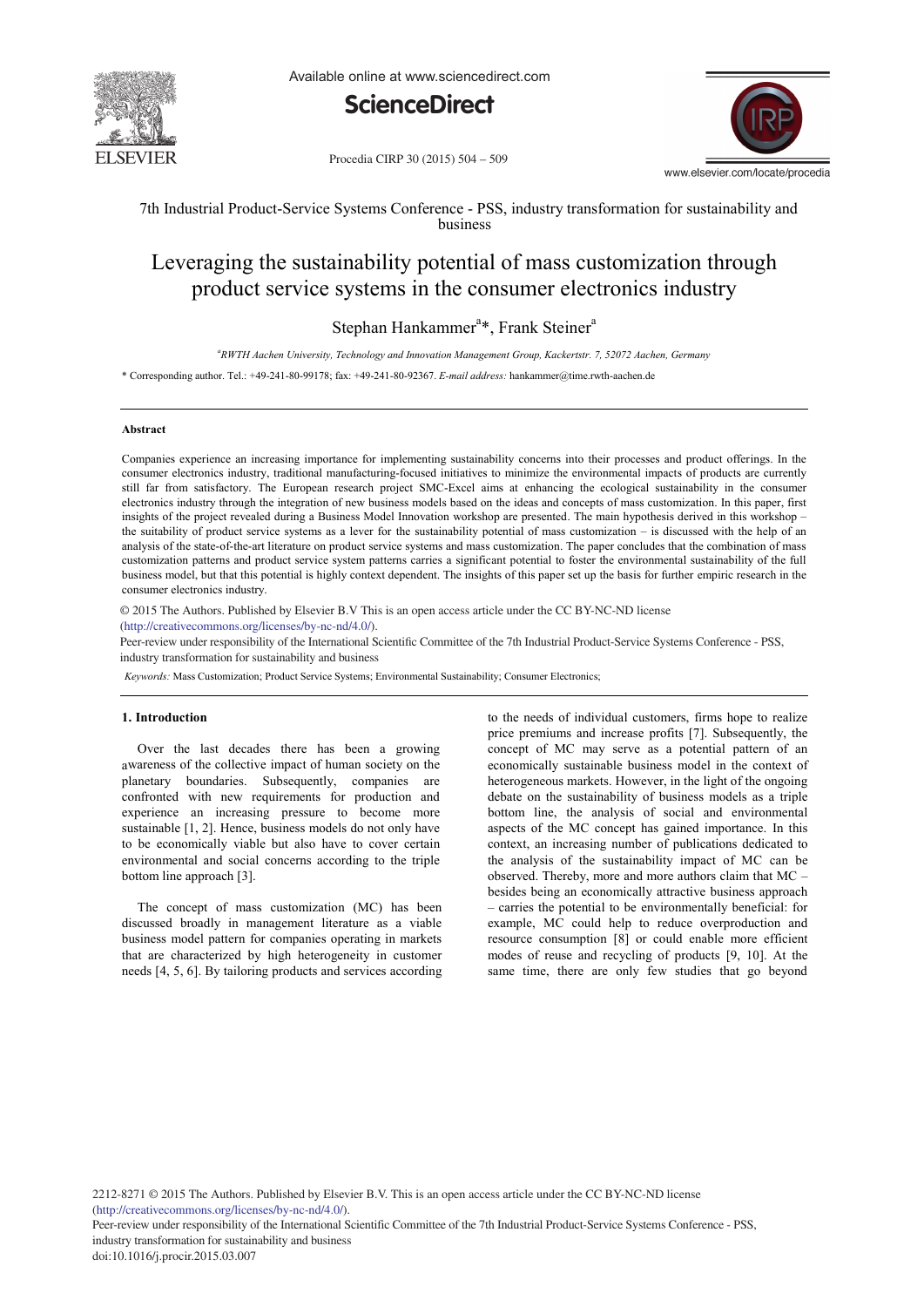conceptual research and that provide empirical evidence for the beneficial impact of MC [e.g. 11, 12], so that it remains unclear whether the implementation of MC can indeed foster environmental sustainability. In this context, Porabdolloahin et al. [13] state that the realization of an MC strategy will result in various positive as well as negative environmental impact factors, with each of these factors being dependent on the specific MC approach that is chosen.

The European research project SMC-Excel as part of the European Community's Seventh Framework Programme (FP7/2007-2013) within the second call of the ECOINNOVERA Programme aims at enhancing the ecological sustainability in the consumer electronic industry through the integration of a new business model based on the ideas and concepts of MC. Thus, the project has two main objectives: Firstly to develop a new sustainable business model and secondly to assess and prove the potential of MC to foster environmental sustainability.

In this research paper, we present the general context and scope of the SMC-Excel project and outline preliminary results of the first steps of the business model development process. Here, we especially focus on first insights revealed during a Business Model Innovation (BMI) workshop at Vestel Electronics, Manisa. Furthermore, we scrutinize the results of our literature analysis which we conducted to prove the outcomes of this BMI workshop. This literature review addresses primarily the concept of Product Service Systems (PSS) and its relation to the environmental perspective of sustainability. In order to be able to assess the connectivity of PSS to MC, a short literature review has also been conducted for the concept of MC and the general idea of understanding MC as a business model pattern (chapter 3). The conclusion provides answers to the research question, whether PSS has the potential to be a suitable complementary business model pattern to leverage the sustainability potential of MC. The overall aim of this paper is to set up the basis for a future empiric analysis of the suitability of combining the business model patterns of MC and PSS in the CE industry.

## **2. The SMC-Excel project and its context**

The CE market is highly influenced by technological developments. It has changed constantly in recent years through digitalization, innovation and the connection between different devices and systems [14, 15]. Due to these rapid changes, the life cycles of CE products are getting shorter and shorter [16, 17]. Until today, the CE industry is a typical example of mass production. This model raises numerous environmental issues throughout the entire product life cycle: A lack of resource efficient designs of appliances and processes leads to an increased use of raw material – including overproduction – as well as the ongoing use of hazardous materials. A potentially beneficial impact of new technologies is often offset by rebound-effects [18]. Further, CE equipment currently requires costly processes to perform dismantling and recycling [19]. In addition, off-shore production (mainly in Asian countries) leads to increasing energy demand covered predominantly by coal-fired power stations, and tremendous transportation emissions [18]. Thus, the CE industry can be considered as highly unsustainable.

However, initiatives for integrating environmental concerns into production have taken place in the CE industry for already decades. For instance, multinationals such as Electrolux, Philips and Dow have adopted the aim of enhancing the eco-efficiency of their products since the 1990s [2]. From this time forward the concept of eco-design – defined as "systematic integration of key environmental aspects of a product into the early stages of design and development" [20] – has been put into the center of attention. However, eco-design has its limitations. According to Roy, eco-design is a strategy, which attempts to enhance traditional patterns of production without considering other patterns of need satisfaction [2].

The European Research Project SMC-Excel therefore takes a different approach to enhance the ecological sustainability in the CE industry. The focus of the project is not focused on technological constraints, but rather on the underlying business model. Using the example of TV sets, the project analyses and develops new business model patterns, implementation guidelines, and policy recommendations to enhance the eco-sustainability of TVs. The main focus is put on possibilities to shift the TV's value chain from the current mass production of products with short technology cycles towards an MC of TV sets meeting individual customers' demands.

We will present the general idea of MC and our comprehension of MC as a business model pattern in the following section.

## **3. Mass Customization as a Business Model Pattern**

Even though MC has been discussed for more than three decades in strategic management literature and there are many business cases from different industrial applications available, it is rather difficult to provide a precise definition for the phenomenon. A first definition was provided by Davis [21, p.169], who defined MC as "[reaching] the same large number of customers […] as in mass markets of the industrial economy, and simultaneously [treating the customers] individually as in the customized markets of preindustrial economies." In accordance with this, many authors agree that the idea of MC can be pinpointed to the efficient mass production of customized goods [e.g. 22. 23, 24]. Nevertheless, beyond this rather fuzzy definition, Piller [25, p.314] claims that "the term [MC] is used today for all kind of strategies connected with high variety, personalization, and flexible production." Also, it has to be noted that research in this field was not able to define threshold values – e.g. for the degree of customization or a minimum sales volume – beyond which a strategic approach